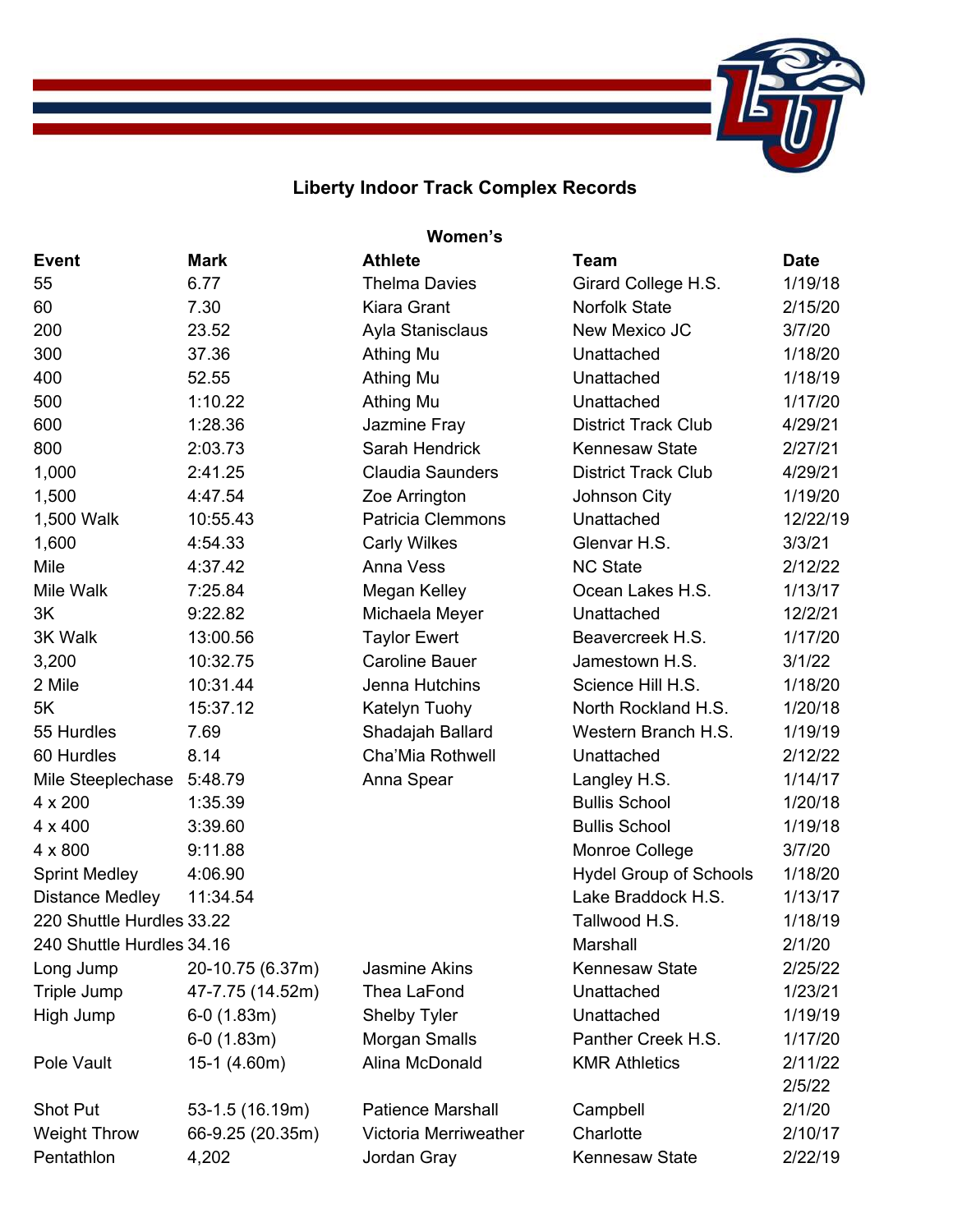|                                  |                  | Men's                    |                                |             |
|----------------------------------|------------------|--------------------------|--------------------------------|-------------|
| <b>Event</b>                     | <b>Mark</b>      | <b>Athlete</b>           | <b>Team</b>                    | <b>Date</b> |
| 55                               | 6.26             | Malcolm Johnson Jr.      | St. Stephen's & St. Agnes      | 1/18/20     |
| 60                               | 6.63             | Davonte Burnett          | <b>Barton County CC</b>        | 3/7/20      |
| 200                              | 20.68            | Caleb Boger              | <b>Barton County CC</b>        | 3/7/20      |
| 300                              | 32.64            | <b>Brian Herron</b>      | Lakeside H.S.                  | 1/19/18     |
| 400                              | 46.15            | Alejandro Perlaza Zapata | Liberty                        | 2/23/19     |
| 500                              | 1:00.66          | Alejandro Perlaza Zapata | Life Speed                     | 1/23/21     |
| 600                              | 1:15.79          | CJ Jones                 | <b>District Track Club</b>     | 5/6/21      |
| 800                              | 1:46.59          | Alex Amankwah            | <b>District Track Club</b>     | 5/6/21      |
| 1,000                            | 2:21.89          | <b>Neil Gourley</b>      | Virginia Tech                  | 1/27/18     |
| 1,500                            | 4:09.00          | <b>Isaiah Schulties</b>  | <b>Shores Elite</b>            | 1/19/20     |
| 1,500 Walk                       | 7:23.44          | <b>Clayton Stoil</b>     | Unattached                     | 12/5/21     |
| 1,600                            | 4:12.14          | Ferenc Kovacs            | <b>Woodberry Forest School</b> | 1/29/22     |
| Mile                             | 3:56.79          | Antonio Lopez Segura     | Virginia Tech                  | 2/12/22     |
| Mile Walk                        | 7:33.12          | Henry Kilbourne          | Asheville H.S.                 | 1/13/17     |
| 3K                               | 7:54.64          | <b>Patrick Anderson</b>  | North Carolina                 | 2/11/22     |
| 3,200                            | 9:09.71          | <b>Carlos Shultz</b>     | Loudoun Valley H.S.            | 12/14/19    |
| 2 Mile                           | 9:10.60          | <b>Carlos Shultz</b>     | Loudoun Valley H.S.            | 1/18/20     |
| 5K                               | 13:43.27         | Athanas Kioko            | Campbell                       | 2/11/22     |
| 55 Hurdles (H.S.)                | 7.13             | Cory Poole               | East Orange Campus             | 1/14/17     |
| 60 Hurdles                       | 7.71             | Jovaine Atkinson         | Liberty                        | 2/24/18     |
|                                  | 7.71             | <b>Kurt Powdar</b>       | Hinds CC                       | 3/6/20      |
| Mile Steeplechase                | 5:15.44          | Nathan Morton            | Christiansburg H.S.            | 1/14/17     |
| 4 x 200                          | 1:25.60          |                          | <b>Bullis School</b>           | 1/19/19     |
| $4 \times 400$                   | 3:10.34          |                          | St. Augustine's                | 2/1/20      |
| 4 x 800                          | 7:40.57          |                          | Lipscomb                       | 1/25/19     |
| $4 \times 1,600$                 | 20:39.62         |                          | E.C. Glass H.S.                | 11/30/18    |
| 4 x Mile                         | 17:17.31         |                          | Loudoun Valley H.S.            | 1/18/19     |
| <b>Sprint Medley</b>             | 3:32.61          |                          | Colonial Forge H.S.            | 1/19/19     |
| <b>Distance Medley</b>           | 9:50.29          |                          | <b>NC State</b>                | 2/12/22     |
| 220 Shuttle Hurdles (H.S.) 30.26 |                  |                          | Oscar Smith H.S.               | 1/19/18     |
| 240 Shuttle Hurdles 32.41        |                  |                          | Navy                           | 2/11/22     |
| Long Jump                        | 25-6.25 (7.78m)  | <b>Shakwon Coke</b>      | <b>Barton County CC</b>        | 3/6/20      |
| Triple Jump                      | 53-1.5 (16.19m)  | <b>Shakwon Coke</b>      | <b>Barton County CC</b>        | 3/7/20      |
| High Jump                        | 7-4.25 (2.24m)   | <b>Kennedy Sauder</b>    | Liberty                        | 2/25/22     |
| Pole Vault                       | 18-10.25 (5.75m) | <b>Scott Houston</b>     | <b>Vaulthouse Elite</b>        | 1/23/21     |
| Shot Put                         | 67-2.75 (20.49m) | Stipe Zunic              | Nike/Croatia                   | 2/11/17     |
| Shot Put (H.S.)                  | 60-0.5 (18.30m)  | Aaron Wilkerson          | Southern Guilford H.S.         | 1/13/17     |
| <b>Weight Throw</b>              | 76-9.75 (23.41m) | Alex Young               | Unattached                     | 2/11/22     |
| Heptathlon                       | 5,608            | Dylan Cooper             | Athletic Lab TC                | 1/21/22     |
|                                  |                  | <b>Mixed</b>             |                                |             |
| <b>Event</b>                     | <b>Mark</b>      | <b>Athlete</b>           | <b>Team</b>                    | <b>Date</b> |
| 4 x 400                          | 3:38.79          |                          | Battlefield H.S.               | 1/18/20     |